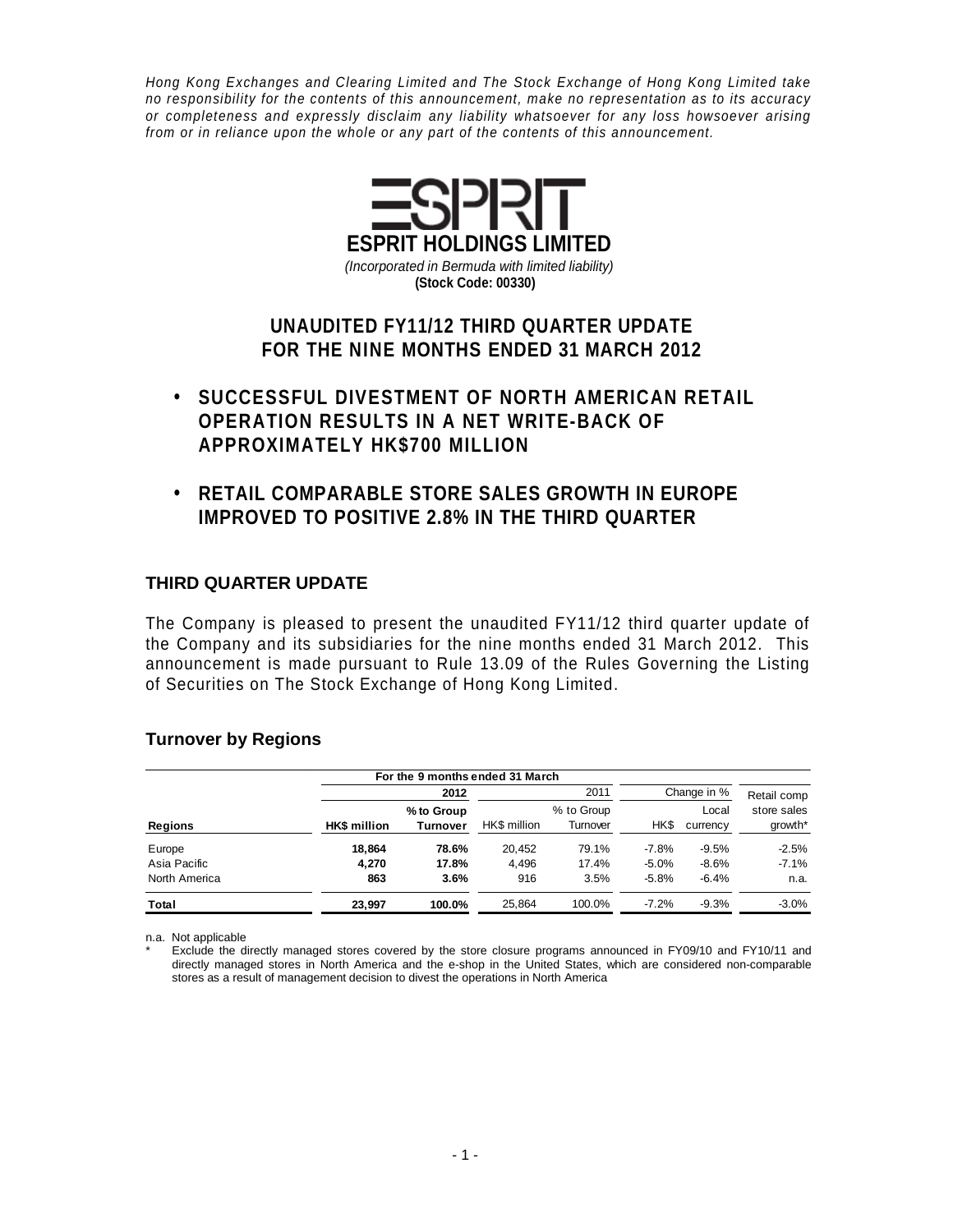### **Turnover by Key Distribution Channels**

|                                  |                     |            | For the 9 months ended 31 March |            |             |          |  |  |  |  |  |  |  |
|----------------------------------|---------------------|------------|---------------------------------|------------|-------------|----------|--|--|--|--|--|--|--|
|                                  |                     | 2012       |                                 | 2011       | Change in % |          |  |  |  |  |  |  |  |
|                                  |                     | % to Group |                                 | % to Group | Local       |          |  |  |  |  |  |  |  |
| <b>Key Distribution Channels</b> | <b>HK\$</b> million | Turnover   | HK\$ million                    | Turnover   | HK\$        | currency |  |  |  |  |  |  |  |
| Retail <sup>#</sup>              | 13.885              | 57.9%      | 14.246                          | 55.1%      | $-2.5%$     | $-4.5\%$ |  |  |  |  |  |  |  |
| Wholesale                        | 9.921               | 41.3%      | 11.440                          | 44.2%      | $-13.3%$    | $-15.5%$ |  |  |  |  |  |  |  |
| Licensing                        | 159                 | 0.7%       | 141                             | 0.6%       | 12.0%       | 11.9%    |  |  |  |  |  |  |  |
| <b>Others</b>                    | 32                  | 0.1%       | 37                              | 0.1%       | $-11.7%$    | $-14.1%$ |  |  |  |  |  |  |  |
| Total                            | 23.997              | 100.0%     | 25.864                          | 100.0%     | $-7.2%$     | $-9.3\%$ |  |  |  |  |  |  |  |

# Retail sales includes sales from e-shop in countries where available

# **Turnover by Products**

|                          |                     |            | For the 9 months ended 31 March |            |             |           |  |
|--------------------------|---------------------|------------|---------------------------------|------------|-------------|-----------|--|
|                          |                     | 2012       |                                 | 2011       | Change in % |           |  |
|                          |                     | % to Group |                                 | % to Group |             | Local     |  |
| <b>Product Divisions</b> | <b>HK\$</b> million | Turnover   | HK\$ million                    | Turnover   | HK\$        | currency  |  |
| women                    | 9.443               | 39.4%      | 10.572                          | 40.9%      | $-10.7%$    | $-13.0\%$ |  |
| women casual             | 7.219               | 30.1%      | 8,511                           | 32.9%      | $-15.2%$    | $-17.5%$  |  |
| women collection         | 2.224               | 9.3%       | 2.061                           | 8.0%       | 7.9%        | 5.6%      |  |
| men                      | 3,858               | 16.1%      | 4.069                           | 15.7%      | $-5.2%$     | $-7.4%$   |  |
| men casual               | 3.069               | 12.8%      | 3.310                           | 12.8%      | $-7.3%$     | $-9.5%$   |  |
| men collection           | 789                 | 3.3%       | 759                             | 2.9%       | 4.0%        | 1.4%      |  |
| edc                      | 5.901               | 24.5%      | 6,292                           | 24.3%      | $-6.2%$     | $-7.9%$   |  |
| others*                  | 4,795               | 20.0%      | 4.931                           | 19.1%      | $-2.8%$     | $-4.5%$   |  |
| Total                    | 23,997              | 100.0%     | 25,864                          | 100.0%     | $-7.2%$     | $-9.3%$   |  |

\* Others include accessories, kids, shoes, bodywear, sports, de. corp, red earth, salon, licensing income and licensed products like timewear, eyewear, jewellery, bed & bath, houseware, etc.

# **Key Distribution Channels by Regions**

| As at 31 March 2012 | Retail |               |            |                 |               |  |  |  |  |  |
|---------------------|--------|---------------|------------|-----------------|---------------|--|--|--|--|--|
|                     |        | Comp stores** |            |                 |               |  |  |  |  |  |
|                     | No. of | Net sales     | Net opened | Net change in   |               |  |  |  |  |  |
| <b>Regions</b>      | stores | area $m2$     | stores*    | net sales area* | No. of stores |  |  |  |  |  |
| <b>Esprit</b>       |        |               |            |                 |               |  |  |  |  |  |
| Europe              | 354    | 216.259       | 11         | 3.6%            | 259           |  |  |  |  |  |
| Asia Pacific        | 647    | 112.012       | 32         | 3.0%            | 267           |  |  |  |  |  |
| Total <sup>^</sup>  | 1.001  | 328.271       | 43         | 3.4%            | 526           |  |  |  |  |  |

\* Net change from 30 June 2011

\*\* All e-shops within Europe are shown as 1 comparable store in Europe

^ Exclude North America and store closure programs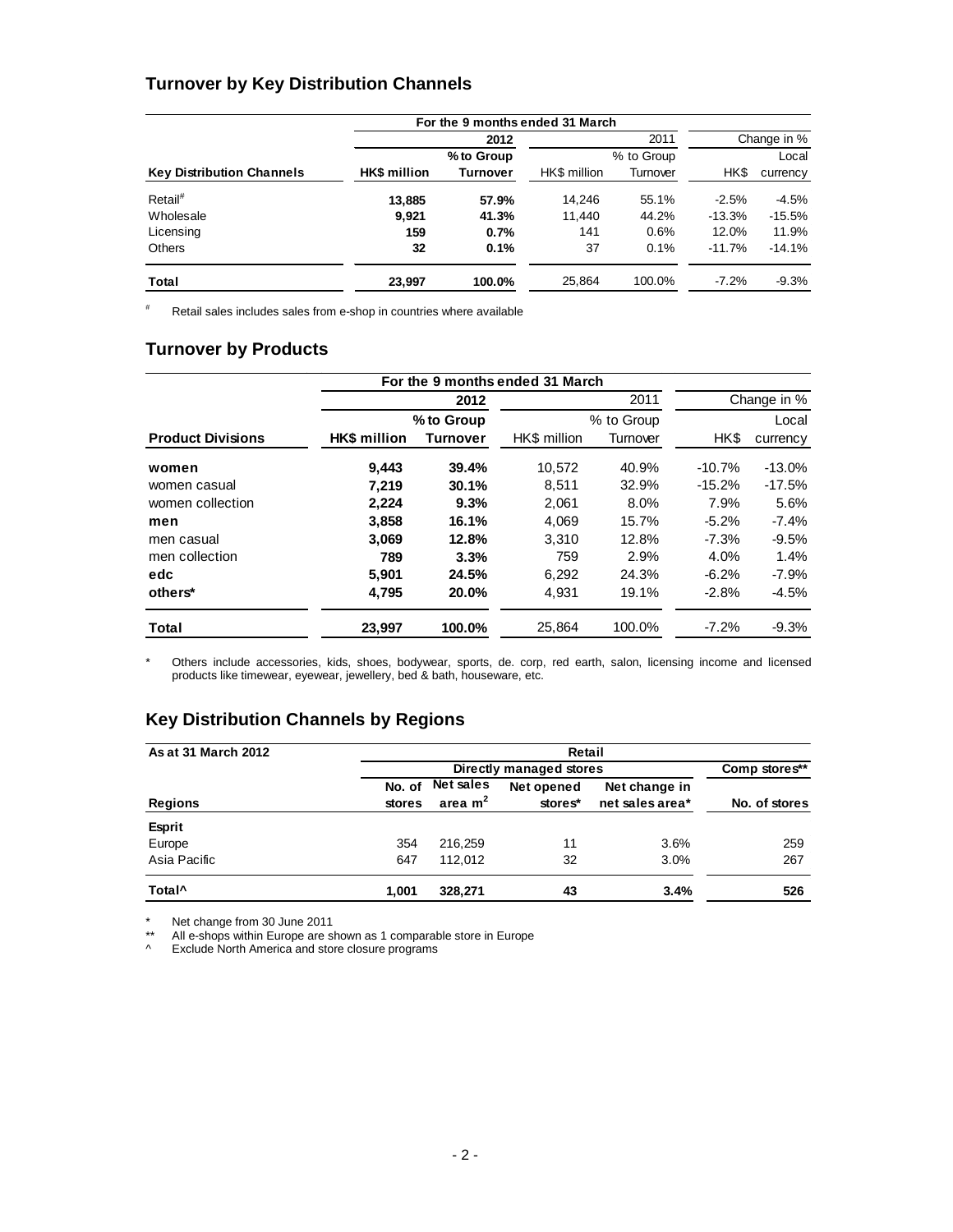| Key Distribution Channels by Regions (continued) |  |  |  |
|--------------------------------------------------|--|--|--|
|--------------------------------------------------|--|--|--|

| As at 31 March 2012 |        |                         |                    |               |                |                     |                      | Wholesale (controlled space only) |        |                     |                      |                          |        |                     |            |               |
|---------------------|--------|-------------------------|--------------------|---------------|----------------|---------------------|----------------------|-----------------------------------|--------|---------------------|----------------------|--------------------------|--------|---------------------|------------|---------------|
|                     |        | <b>Franchise stores</b> |                    |               | Shop-in-stores |                     |                      | <b>Identity corners</b>           |        |                     | Total                |                          |        |                     |            |               |
|                     |        |                         |                    | Net change in |                |                     |                      | Net change in                     |        |                     |                      | Net change in            |        |                     |            | Net change in |
|                     | No. of |                         | Netsales Netopened | net sales     | No. of         |                     | Net sales Net opened | net sales                         | No. of |                     | Net sales Net opened | net sales                | No. of | Net sales           | Net opened | net sales     |
| Regions             | stores | area m <sup>2</sup>     | stores*            | area*         | stores         | area m <sup>2</sup> | stores*              | area*                             | stores | area m <sup>2</sup> | stores*              | area*                    | stores | area m <sup>2</sup> | stores*    | area*         |
| Esprit              |        |                         |                    |               |                |                     |                      |                                   |        |                     |                      |                          |        |                     |            |               |
| Europe              | 1,053  | 265,860                 | (55)               | $-4.6%$       | 4.680          | 179,536             | (160)                | $-5.6%$                           | 4,234  | 92,189              | (383)                | $-10.4%$                 | 9,967  | 537,585             | (598)      | $-5.9%$       |
| Asia Pacific        | 1,041  | 129,801                 | 37                 | 1.6%          | 125            | 3,327               | (10)                 | $-7.4%$                           | $\sim$ |                     |                      | $\overline{\phantom{a}}$ | i.166  | 133,128             | 27         | 1.4%          |
| Total               | 2,094  | 395,661                 | (18)               | $-2.6%$       | 4,805          | 182,863             | (170)                | $-5.6%$                           | 4,234  | 92,189              | (383)                | $-10.4%$                 | 11,133 | 670,713             | (571)      | $-4.6%$       |

\* Net change from 30 June 2011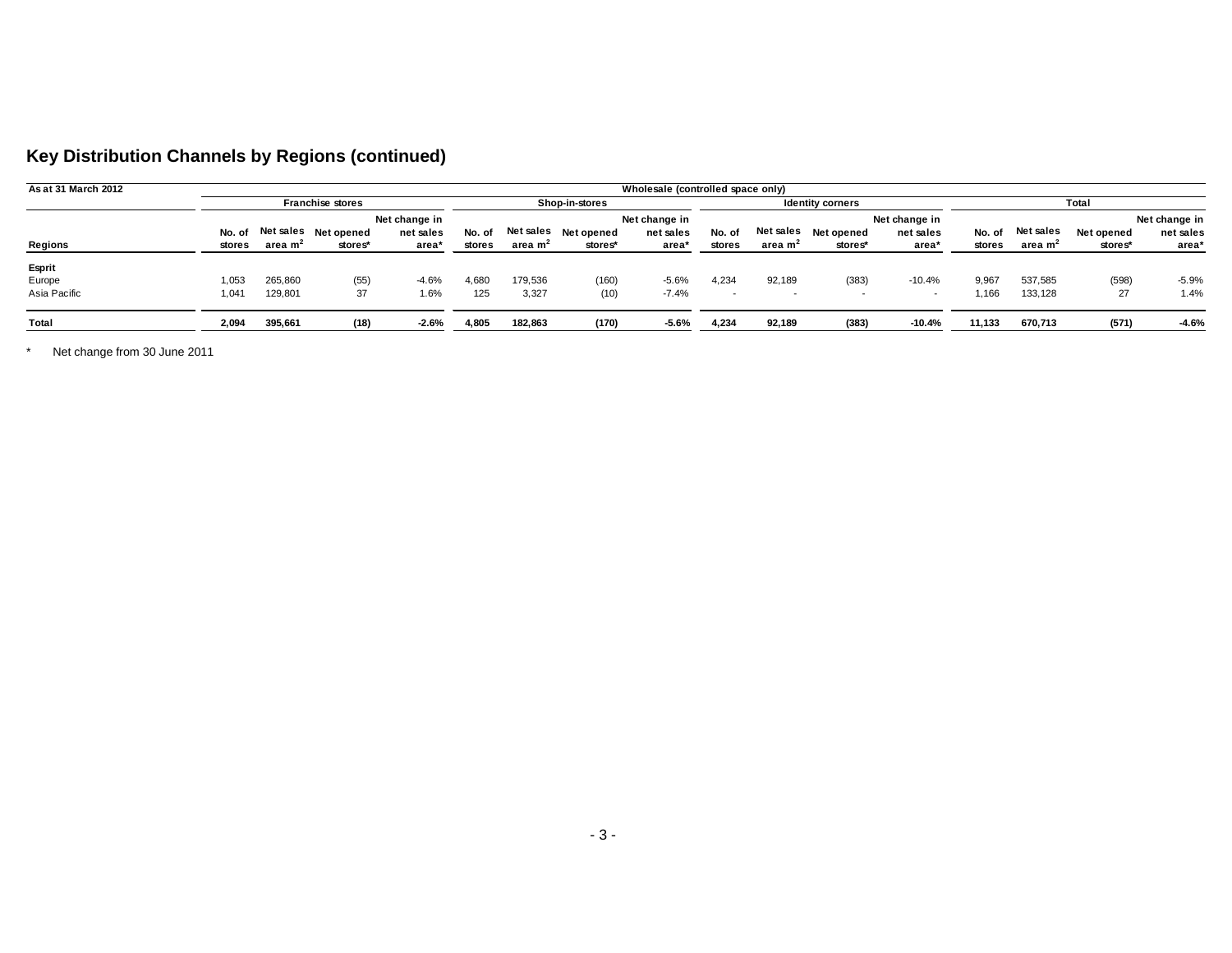#### **Transformation Plan making good progress - Third quarter improvements in retail and wholesale**

For the three months ended 31 March 2012 ("the third quarter"), Group turnover posted a year-on-year decline of -7.8% in local currency (1H FY11/12: -10.0%). Retail comparable store sales growth improved to positive 0.5% in the third quarter (1H FY11/12: -4.6%), led by positive 2.8% retail comparable store sales increase in Europe. Wholesale turnover decline also narrowed to -13.1% in local currency during the third quarter (1H FY11/12: -16.7%).

As at 31 March 2012, net cash position increased to HK\$1,618 million (31 December 2011: HK\$1,055 million).

Our Transformation Plan 2014/15 continues to make good progress. Following the good response to our marketing campaigns in the first half of the financial year, we continued our marketing efforts in sharpening the Esprit brand. Highlights of the quarter included our new TV campaign featuring Gisele Bündchen, which was introduced in Germany, Belgium, Netherlands, France and China in March 2012.

The key performance indicators of our first Lighthouse store concept in Cologne continue to show considerable year-on-year improvement. Building on this successful launch, 14 existing directly managed retail stores were selected for further roll-out in the second half of the financial year, out of which, 5 had already undergone refurbishment and were re-opened in Amsterdam, Antwerp, Den Haag, Vienna and Hamburg.

The China design centre and the Trend division are progressing according to plan and will deliver their first collections in stores in August and September 2012 respectively. In sourcing, our central buying function has started to operate since March 2012 as part of our sourcing strategy to save approximately HK\$1 billion per annum by FY14/15.

#### **Successful divestment of North American retail operation**

Our plan to divest the retail operation in North America is completed. All retail stores in North America were closed as at 31 March 2012, except one in the United States, which was subsequently closed in April 2012. Due to favorable out of court settlements with landlords and various parties, including approximately 1,600 employees, we managed to finalize the closure costs well within the provisions made previously and within our expected time frame. As a result, there will be a write-back, net of related closure expenses, of approximately HK\$700 million.

> By Order of the Board **Florence Ng Wai Yin**  Company Secretary

Hong Kong, 9 May 2012